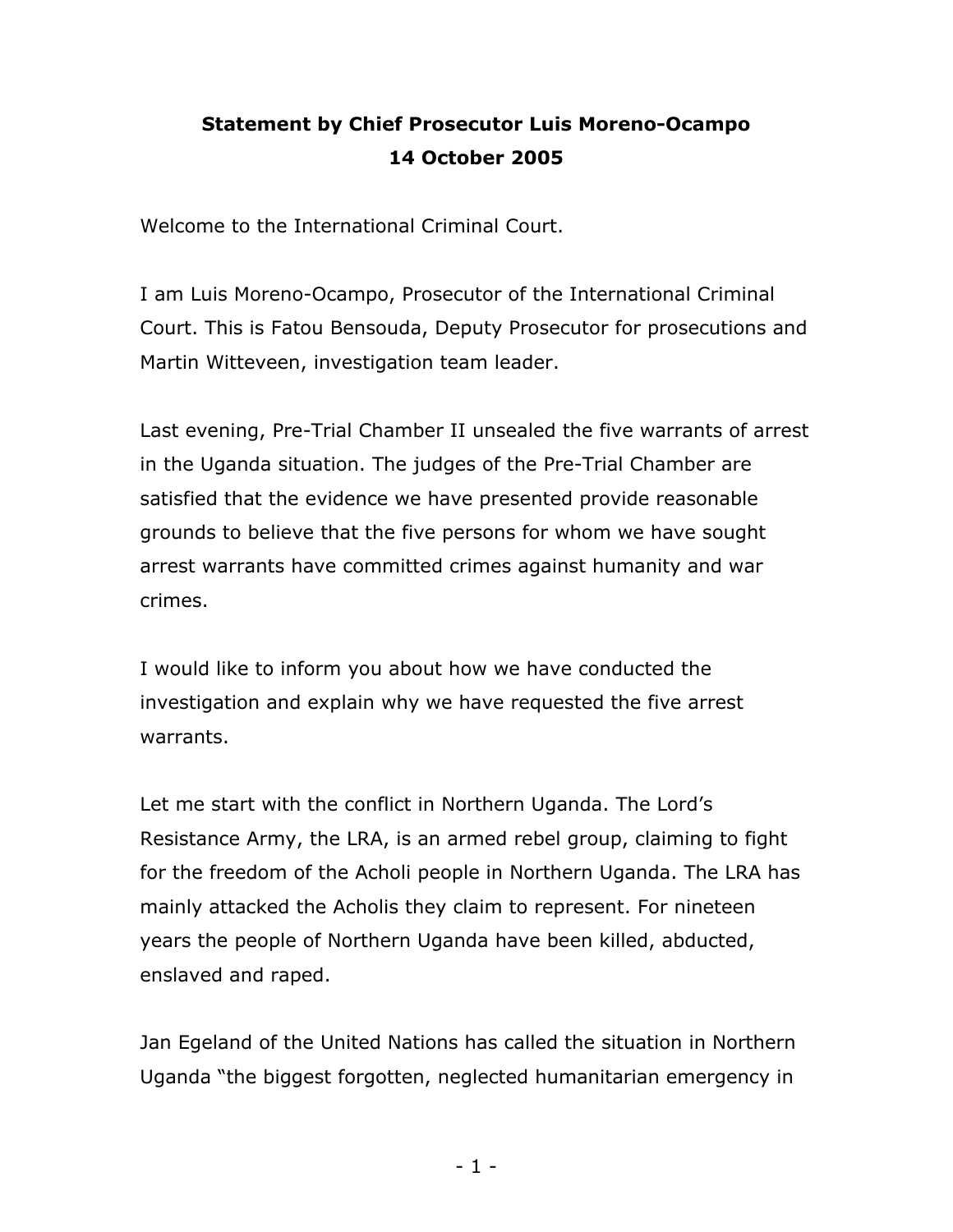the world today." Almost fifty percent of the civilian population of Northern Uganda have lost their freedom and now live in camps for internally displaced persons.

In this context our mandate is to investigate and prosecute those who bear the greatest responsibility. We found evidence of crimes against humanity and war crimes. The jurisdiction of the Court is limited to crimes committed on or after 1 July 2002.

Let me turn to the alleged crimes committed by the LRA in Northern Uganda since July 2002, when the ICC jurisdiction begins. Two of the most serious types of crimes alleged in the warrants are numerous acts of murder and enslavement, both constituting war crimes and crimes against humanity. This chart is based on data which is conservative and therefore almost certainly underestimates the number of killings and abductions in Northern Uganda. You can see that between July 2002 and July 2004, the period that was the focus of our investigation, the killings and abductions numbered in the thousands, often reaching into the hundreds within single months.

In December 2003 I received a referral from the Government of Uganda, the first state referral in the history of the Court. In the referral letter the government specifically mentioned the case of the Lord's Resistance Army, the LRA. We notified Uganda that we would interpret the referral as concerning all crimes under the Statute committed in Northern Uganda and that our investigation would be impartial. In a July 2004 report to the Parliament the Government of Uganda confirmed their understanding of this interpretation.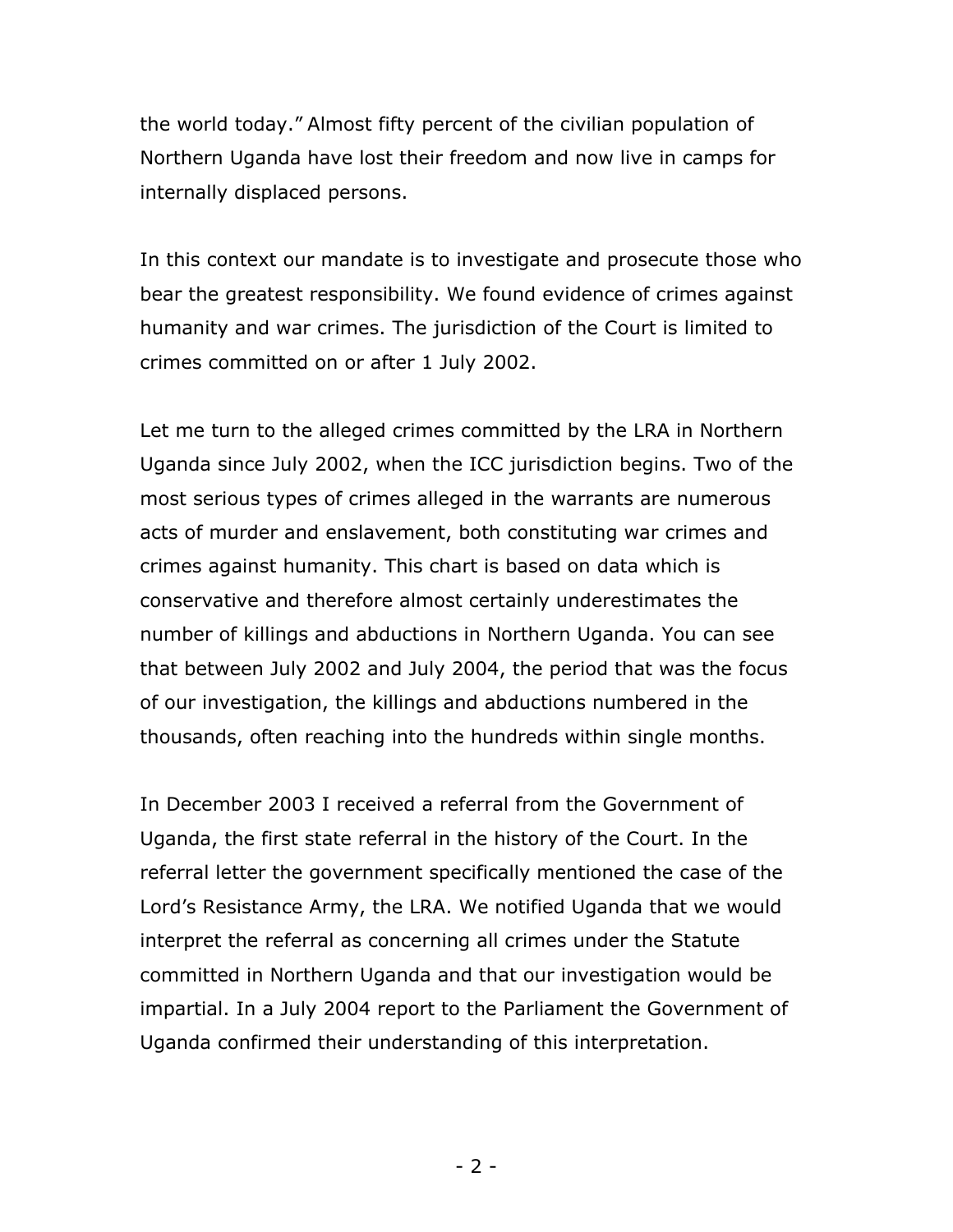On 28 July 2004, after careful analysis in accordance with the Statute, I took the decision to open an investigation.

The criteria for selection of the first case was gravity. We analyzed the gravity of all crimes in Northern Uganda committed by the LRA and Ugandan forces. Crimes committed by the LRA were much more numerous and of much higher gravity than alleged crimes committed by the UPDF. We therefore started with an investigation of the LRA.

At the same time, we also collected information on other groups from a variety of sources. We collected documents and conducted interviews. We will continue to collect information on allegations concerning all other groups, to determine whether the Statute thresholds are met and the policy of focusing on the persons most responsible is satisfied.

A multinational investigation team had been recruited to work on the case, supported by the entire Office. The team worked in a highly challenging environment, investigating massive crimes during an ongoing conflict.

Operating in small groups of two or three we made more than fifty missions to Uganda. The main part of the investigation was over in nine months. We took a number of measures to protect the security of potential witnesses, the victims and our own investigators.

On 6 May 2005 we filed an application to Pre-Trial Chamber II for warrants of arrest for five of the most senior commanders in the LRA, including its leader Joseph Kony. We requested the application and the warrants to be sealed, primarily because of security considerations.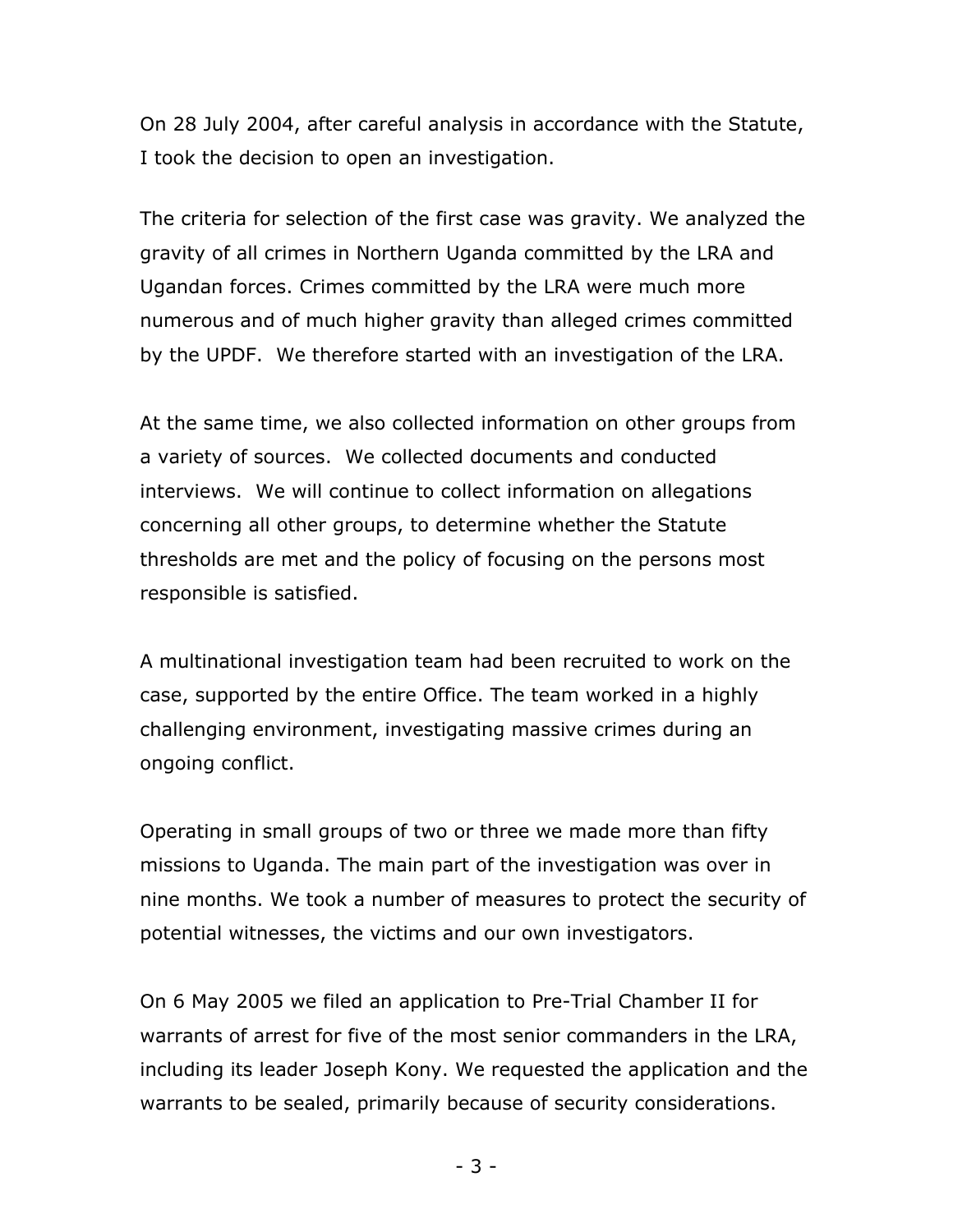The application, which remains under seal, relies on a wide variety of sources, as stated in the warrants of arrest issued by the Court.

On 8 July 2005 the Pre-Trial Chamber issued the five arrest warrants. Since that date we have been making preparations for executing the warrants. The Government of Uganda has the main responsibility for security on the ground. Working with the Victims and Witnesses Unit of the Registry we have been preparing and implementing protective measures for victims and potential witnesses. The Pre-Trial Chamber has now agreed that we have taken all necessary measures and has decided to unseal the warrants.

The six attacks which have been in the focus of our investigation are some of the gravest attacks on civilians which the LRA has carried out in Northern Uganda since July 2002. The attacks were carried out in several different regions of Uganda.

Let me turn to the five leaders for whom arrest warrants have been issued.

This is Joseph Kony, the leader, chairman and commander of the LRA. Kony is named in the warrant in 12 counts for crimes against humanity and in 21 counts for war crimes. The alleged crimes include rape, murder, enslavement, sexual enslavement and forced enlisting of children.

We have collected evidence showing how he personally manages criminal campaign of the LRA. From his bases in the Sudan, Kony directs all LRA operations. Joseph Kony is the absolute leader of the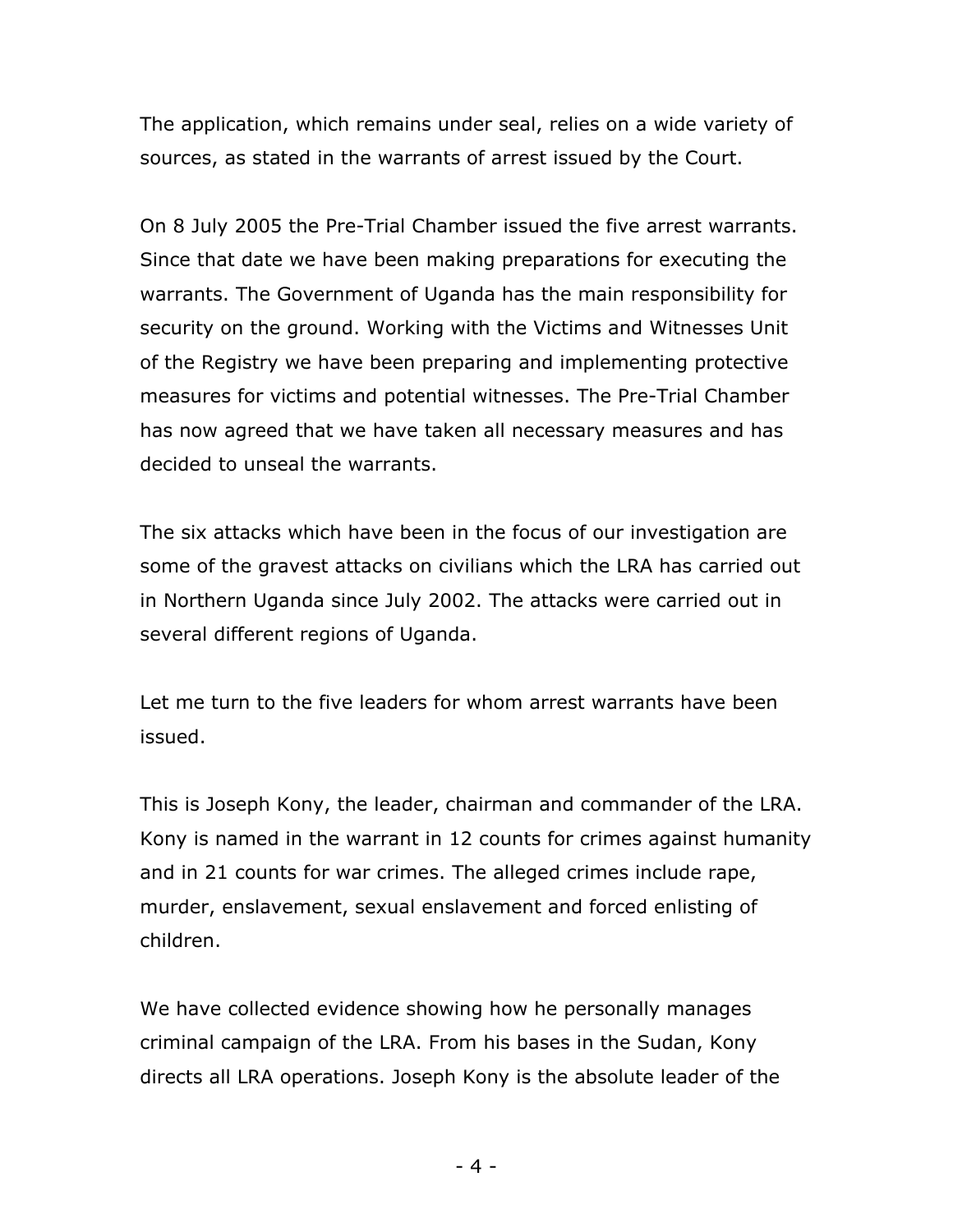LRA and controls life and death within the organization. Our investigation has shown that he orders the movements of his forces and dictates the types of military and civilian targets of the LRA attacks.

Let me give you some insight into how the LRA is organized.

The LRA has a hierarchy which imitates that of regular armies. The vast majority of the members are abductees, although Kony calls them "recruits". Kony and the top leaders control the abducted children with a combination of methods. They terrorize the children and simultaneously indoctrinate and reward them. Those who try to escape are killed or beaten, while those who perform well are given higher ranks. Commanders receive abducted girls as sex slaves. Kony also uses spiritual concepts to control and manipulate the LRA soldiers.

It is on orders from Kony that abducted children who try to escape are killed or beaten. Kony himself has had as many as 50 abducted girls in his household at one time – girls who were enslaved and raped. Kony routinely orders the distribution of abducted girls to high commanders.

The investigation shows not only how the LRA abducted girls for sexual enslavement and rape, but also how Kony controls all aspects of how girls are abducted, distributed to LRA commanders and enslaved.

Our investigation showed that Kony prefers abductions of young girls because he believes they are less likely to be infected with sexually transmitted diseases. Kony also ordered his commanders that no girls should be raped before he had ordered their distribution. The LRA even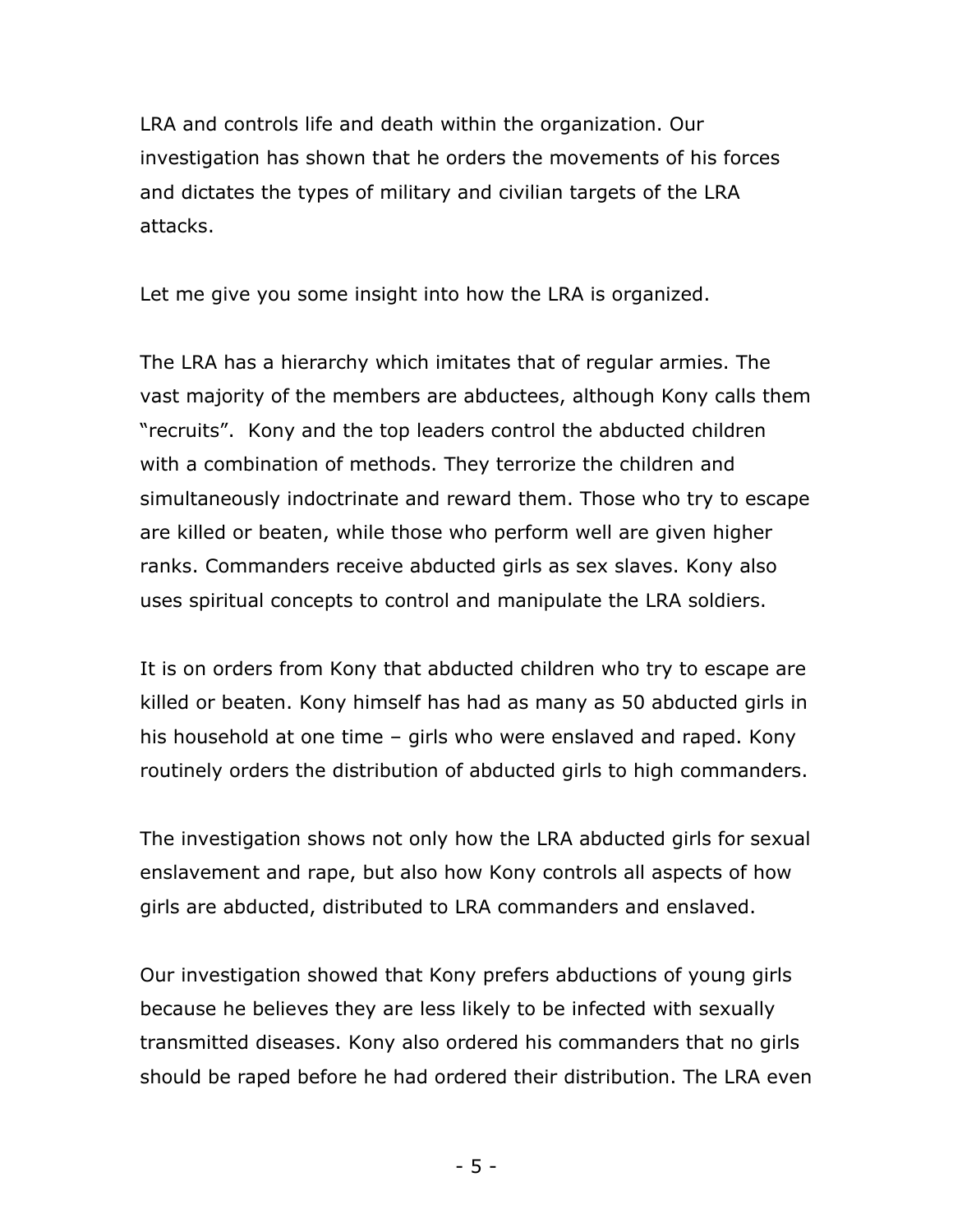corrupts language to cover their criminal acts by calling the girls "wives" or "sisters", although they have been enslaved.

Our investigation also shows that Kony has encouraged his commanders to commit attacks against civilians to attract international media attention. He has ordered his chief political officer to make contact with the BBC and other media to draw attention to LRA attacks or to disseminate propaganda.

Kony's second in command and most trusted adviser is Vincent Otti. Otti has personally led attacks on civilians in Northern Uganda.

Otti is named in 11 counts for crimes against humanity and in 21 counts for war crimes. The alleged crimes include inducing rape, murder, enslavement, sexual enslavement and forced enlisting of children.

Finally three other members of the LRA high command are also named in the arrest warrants; Raska Lukwiya, Okot Odhiambo, and Dominic Ongwen.

Raska Lukwiya has been Army Commander of the LRA and was responsible for some of the worst attacks committed by the LRA during the investigated period.

Okot Odhiambo commanded the most violent of the four brigades of the LRA.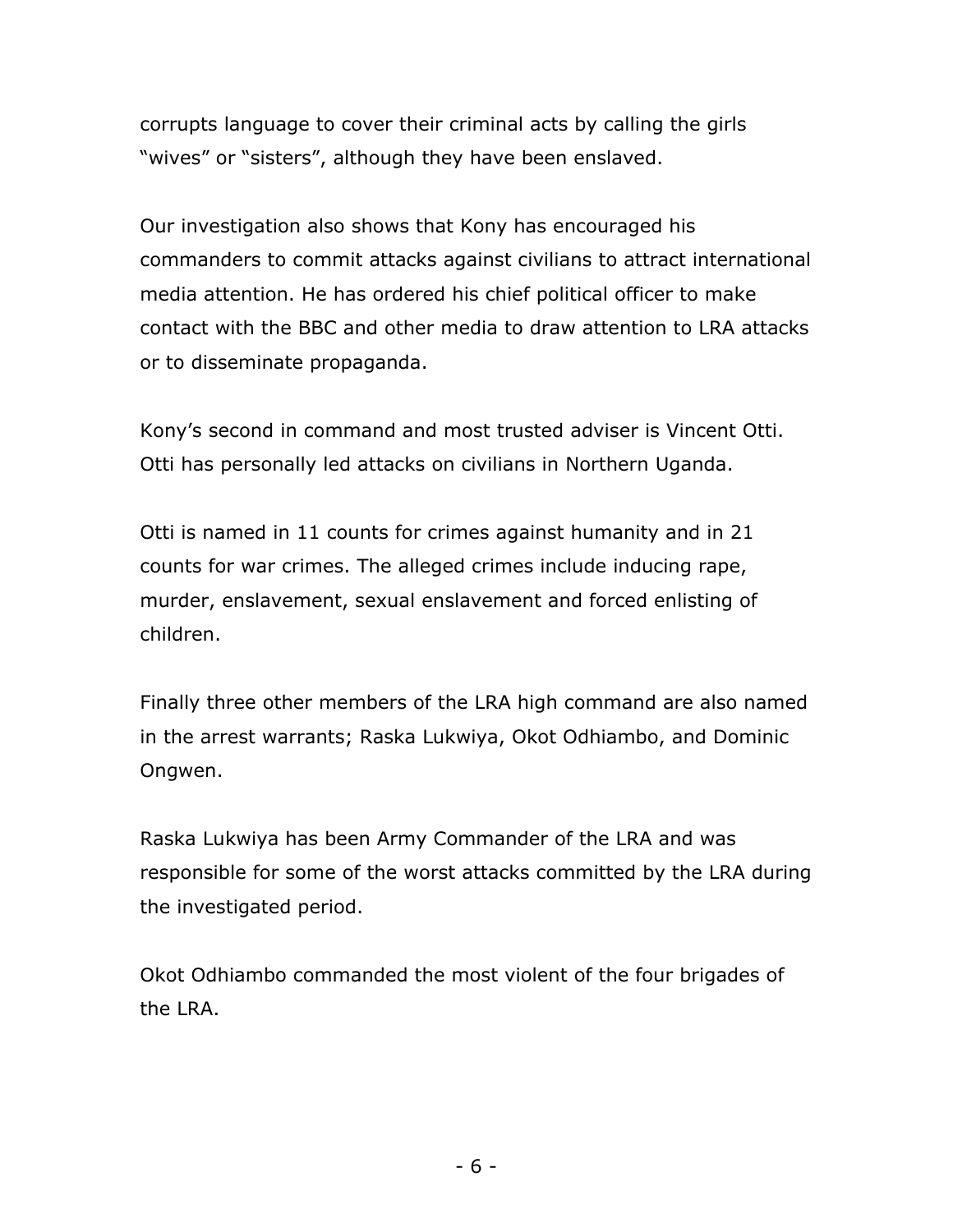Dominic Ongwen was an LRA Brigade Commander. In the last weeks it has been reported that Ongwen was killed in combat, following an attack on an IDP camp.

In all our work we are guided by the interests of the victims and we will always be respectful of local traditions. My team made over twenty missions to Uganda to listen to the concerns of local community leaders, including religious and traditional leaders, local government officials, Members of Parliament and local and international nongovernmental organisations.

I also had meetings here in The Hague with leaders of the Lango, Acholi, Teso and Madi communities. We agreed we are working together as part of a common effort to achieve justice and reconciliation, the rebuilding of communities and an end to violence in Northern Uganda.

Witness protection is one of my absolute priorities. I have an obligation under the statute to protect victims and witnesses. In these efforts we are working closely with the Victims and Witnesses Unit of the Registry and we have reported on measures taken to the judges of the Pre-Trial Chamber.

The next step is arrest. Arrest warrants of the ICC will help galvanize international efforts to apprehend the suspects. The responsibility to execute the arrests is a responsibility of States Parties and the international community. Reports indicate that the fugitives are moving between three countries: Uganda, DRC and the Sudan. These